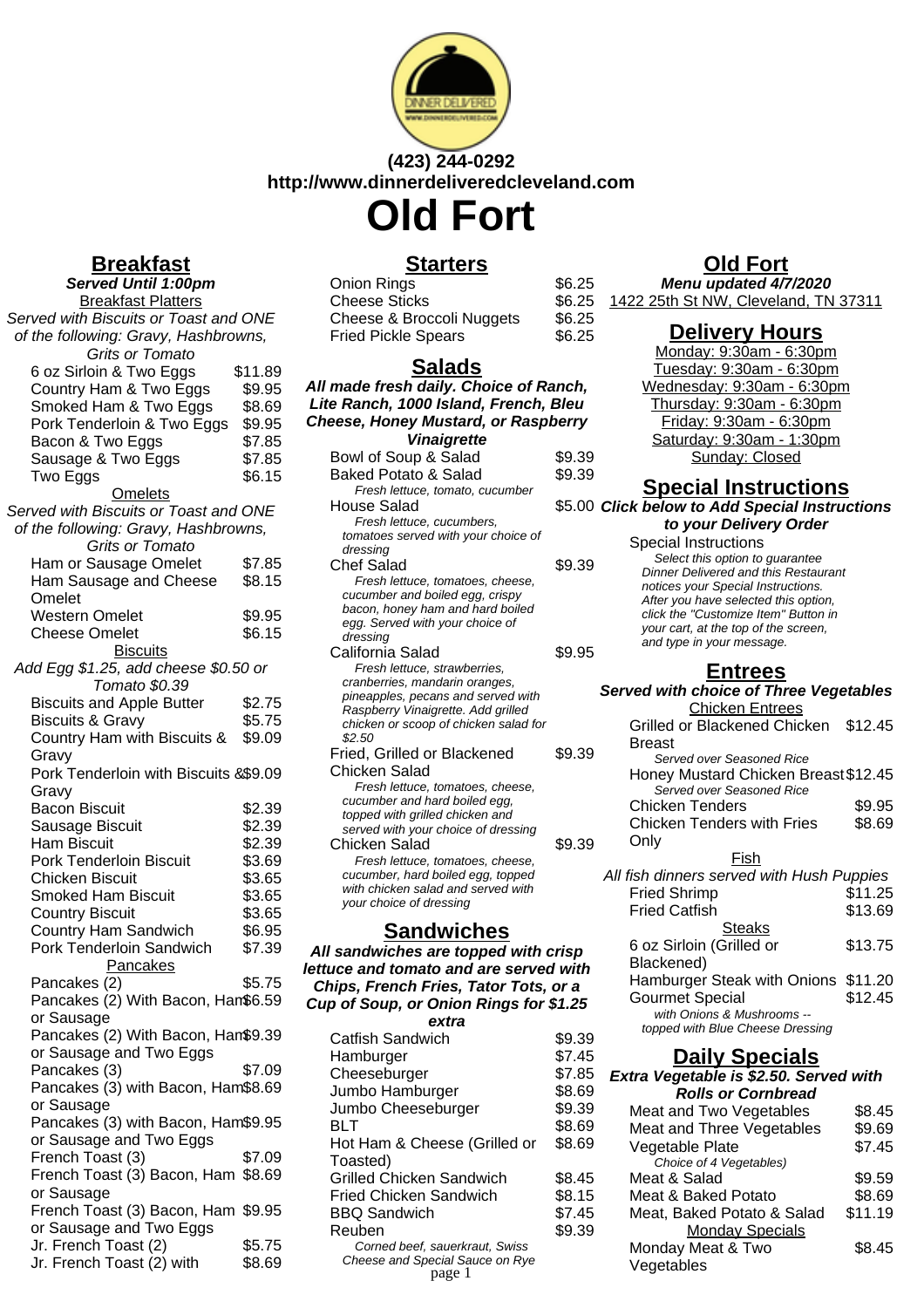Bacon, Ham or Sausage Jr. French Toast (2) with Bacon, Ham or Sausage and Two Eggs \$9.95

#### Al A Cart

| .                                    |        |
|--------------------------------------|--------|
| Egg Sandwich on Toast                | \$5.35 |
| Egg Sandwich on Toast with           | \$6.59 |
| Bacon, Ham or Sausage                |        |
| <b>BLT Sandwich and Fries</b>        | \$8.69 |
| Oatmeal & Toast                      | \$5.95 |
| Oatmeal & Toast with Eggs            | \$6.89 |
| Shredded Hashbrowns                  | \$2.50 |
| Home Fries Hashbrowns                | \$2.50 |
| Grits & Toast                        | \$5.75 |
| Tomatoes (3 Slices)                  | \$2.50 |
| Toast & Jelly                        | \$2.99 |
| Side order of Bacon                  | \$3.69 |
| Side order of Sausage                | \$3.69 |
| Side Order of Pork Tenderloin \$6.15 |        |
| Side Order of Country Ham            | \$6.15 |

| The Club                                                                                               | \$11.25 |
|--------------------------------------------------------------------------------------------------------|---------|
| Served on Wheatberry bread with<br>Smoked Turkey, Honey Ham, Crispy<br>Bacon, Swiss and Cheddar Cheese |         |
| and topped with Mayo<br>3 Cheese Grilled Cheese                                                        | \$8.15  |
| American. Swiss & Cheddar<br>cheese grilled on White or<br>Wheatberry bread                            |         |
|                                                                                                        |         |

### **Asked about our Soup of the Day (usually Vegetable)! Soups are served with cornbread, roll or crackers. Chili served daily**

| Cup of Soup of the Day<br>Usually Homemade Vegetable | \$4.39 |
|------------------------------------------------------|--------|
| Soup                                                 |        |
| Bowl of Soup of the Day                              | \$5.75 |
| Usually Homemade Vegetable                           |        |
| Soup                                                 |        |
| Cup of Chili                                         | \$4.39 |
| <b>Bowl of Chili</b>                                 | \$5.75 |
| Pinto Beans & Cornbread                              | \$5.75 |

## **Side Dishes**

| \$7.15 |
|--------|
|        |
| \$4.39 |
| \$3.15 |
|        |
| \$3.75 |
| \$2.50 |
| \$3.69 |
| \$2.50 |
| \$3.69 |
|        |

#### **Desserts Made Daily**

| <i>wauc Dany</i>              |        |
|-------------------------------|--------|
| Coconut Pie                   | \$4.39 |
| Banana Pudding                | \$4.39 |
| Cobbler                       | \$4.39 |
| Choice of Peach or Blackberry |        |
| Cake of the Day               | \$4.95 |

| Monday Meat & Three                                      | \$9.69  |  |
|----------------------------------------------------------|---------|--|
| Vegetables                                               |         |  |
| Monday Vegetable Plate<br>Choice of 4 Vegetables         | \$7.45  |  |
| Monday Meat & Salad                                      | \$9.59  |  |
| Monday Meat & Baked Potato                               | \$8.69  |  |
| Monday Meat, Baked Potato & \$11.19                      |         |  |
| Salad                                                    |         |  |
| <b>Tuesday Specials</b><br><b>Meat Loaf Sandwich</b>     |         |  |
| Served with one (1) Side                                 | \$8.15  |  |
| <b>Tuesday Meat &amp; Two</b>                            | \$8.45  |  |
| Vegetables                                               |         |  |
| Tuesday Meat & Three                                     | \$9.69  |  |
| Vegetables                                               |         |  |
| <b>Tuesday Vegetable Plate</b><br>Choice of 4 Vegetables | \$7.45  |  |
| Tuesday Meat & Salad                                     | \$9.59  |  |
| Tuesday Meat & Baked Potato                              | \$8.69  |  |
| Tuesday Meat, Baked Potato & \$11.19                     |         |  |
| Salad                                                    |         |  |
| <b>Wednesday Specials</b>                                |         |  |
| Wednesday Meat & Two                                     | \$8.45  |  |
| Vegetables<br>Wednesday Meat & Three                     | \$9.69  |  |
| Vegetables                                               |         |  |
| Wednesday Vegetable Plate                                | \$7.45  |  |
| Choice of 4 vegetalbes                                   |         |  |
| Wednesday Meat & Salad                                   | \$9.59  |  |
| Wednesday Meat & Baked<br>Potato                         | \$8.69  |  |
| Wedneday Meat, Baked Potato \$11.19                      |         |  |
| & Salad                                                  |         |  |
| Wednesday 2 Hot Dogs &                                   | \$8.45  |  |
| <b>French Fries</b>                                      |         |  |
| Wednesday Chicken Casserole \$8.69                       |         |  |
| with two Vegetables                                      |         |  |
| <b>Thursday Specials</b><br>Thursday Meat & Two          | \$8.45  |  |
| Vegetables                                               |         |  |
| Thursday Meat & Three                                    | \$9.69  |  |
| Vegetables                                               |         |  |
| Thursday Vegetable Plate                                 | \$7.45  |  |
| Choice of 4 Vegetables<br>Thursday Meat & Salad          | \$9.59  |  |
| Thursday Meat & Baked Potato                             | \$8.69  |  |
| Thursday Meat, Baked Potato \$11.19                      |         |  |
| & Salad                                                  |         |  |
| <b>Friday Specials</b>                                   |         |  |
| Friday Meat & Two Vegetables                             | \$8.45  |  |
| Friday Meat & Three                                      | \$9.69  |  |
| Vegetables                                               |         |  |
| Friday Vegetable Plate<br>Choice of 4 Vegetables         | \$7.45  |  |
| Friday Meat & Salad                                      | \$9.59  |  |
| Friday Meat & Baked Potato                               | \$8.69  |  |
| Friday Meat, Baked Potato &                              | \$11.19 |  |
| Salad                                                    |         |  |
| <b>Saturday Specials</b>                                 |         |  |
| Saturday Meat & Two<br>Vegetables                        | \$8.45  |  |
|                                                          |         |  |

Saturday Vegetable Plate \$7.45

Saturday Meat & Salad \$9.59 Saturday Meat & Baked Potato \$8.69 Saturady Meat, Baked Potato & \$11.19

Saturday Meat & Three

Choice of 4 Vegetables

Saturday Chicken Casserole with Three Vegetables

\$9.69

\$9.95

Vegetables

Salad